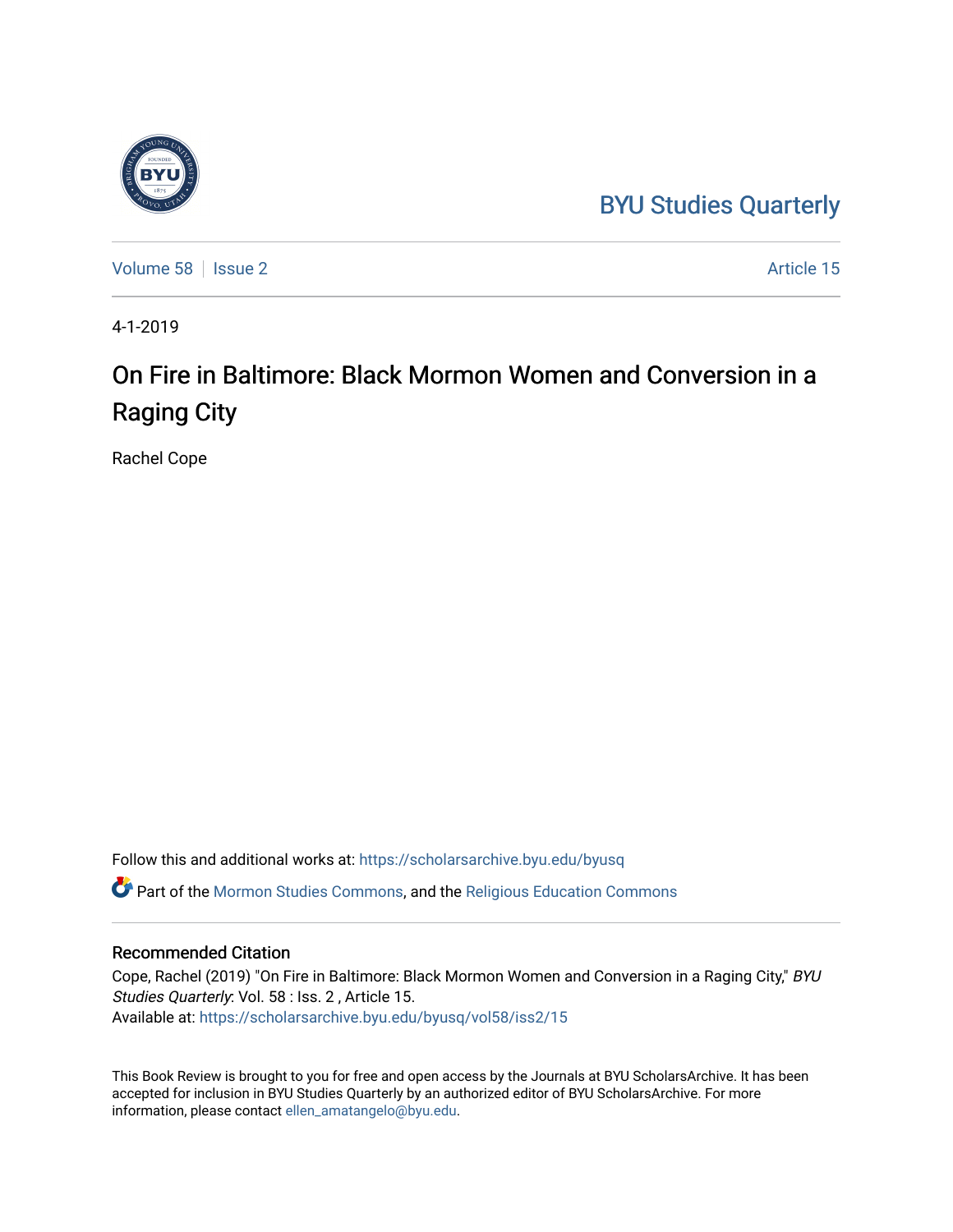#### Cope: On Fire in Baltimore

### *On Fire in Baltimore: Black Mormon Women and Conversion in a Raging City* By Laura Rutter Strickling

Salt Lake City: Greg Kofford Books, 2018

*Reviewed by Rachel Cope*

In her thought-provoking book, On Fire in Baltimore: Black Mormon<br>Women and Conversion in a Raging City, Laura Rutter Strickling n her thought-provoking book, *On Fire in Baltimore: Black Mormon*  captures the complex conversion narratives of fifteen Latter-day Saint women who found space for themselves within a "historically White church" (xiii). The book provides powerful accounts of individual spiritual journeys while also grappling with the racial tensions that implicitly and explicitly influence black and white interaction within and without The Church of Jesus Christ of Latter-day Saints.

Strickling's book project first took shape when she enrolled in a graduate course on Africana race and ethnicity while working on her PhD in sociocultural linguistics at the University of Maryland, Baltimore County. This course caused her to "examine [her] own White identity in relation to a Black perspective," fostered an interest in "social contexts where African American English was spoken," and eventually motivated her to interview black women in her Baltimore ward about their conversion stories (xii). The latter project was motivated by Strickling's desire to understand why these women chose the Church they did.

The book is divided into eleven chapters, each of which recounts the stories of individual black women from Baltimore who found their way into the Latter-say Saint fold. Strickling quotes heavily from the words of the interviewees (whose names have been changed to protect their privacy), rather than retelling their experiences from her perspective as a white Church member, thus allowing the women's voices, words, and worldviews to remain central to the story. In this way, the book functions as a collection of primary sources as well as a monograph. Indeed, the accounts the women share provide more than interesting stories; they challenge stereotypical views of Latter-day Saint womanhood poverty, addiction, abandonment, imprisonment, rape, abuse, single

184 *BYU Studies Quarterly 58, no. 2 (2019)*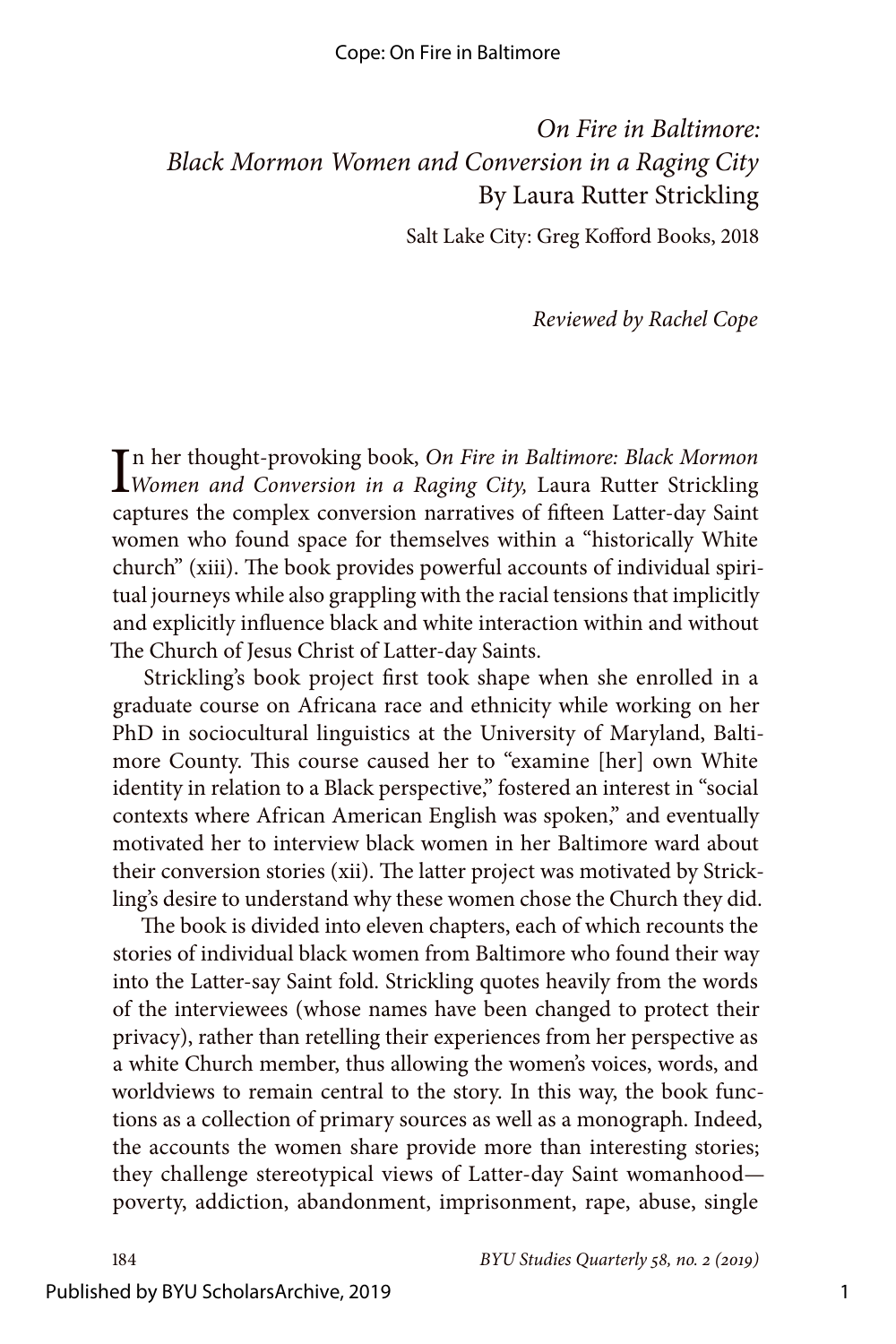motherhood, and death figure into their narratives. Women's lives, their stories suggest, are diverse, complex, and typically stray from the ideals presented over the pulpit.

Their personal narratives also add nuance and depth to the meaning of conversion and testimony in Latter-day Saint contexts. Elements of the women's black Christian culture are woven into their encounters with and embracement of the Church of Jesus Christ. Visions, spiritual dreams, experiences with angels and other heavenly beings, instances of divine protection, and miraculous moments are laced throughout their stories. Prayer is raw, real, and powerful and results in divine intervention. Relationships with God are deeply personal. Jesus is central to their spiritual lives. Community matters. Through these themes, the stories shared in this book refigure the supernatural and the ethereal elements of nineteenth-century Church culture into a contemporary narrative. And their spiritual biographies provide more than an appendage to this larger narrative. By challenging assumptions about race, conversion, religious experience, and worship, these women's stories also push and probe the boundaries of what it means to be a Latter-day Saint in the twenty-first century.

In addition to sharing black women's stories, Strickling also recounts details about the interview process, intentionally acknowledging her whiteness and grappling with how her own racial constructs and understandings may have impacted the interview experiences, including the questions she asked, how she asked them, and how she interacted with the women she interviewed. She also talks about some of the uncertainty she sensed from several of the women during the interview process, surmising that they did not always know how to talk about matters of race with a white woman. In sharing these details, Strickling demonstrates how a white woman can rethink her assumptions about race and recognize her own whiteness in her effort to come to a better understanding of the experiences of others. This approach models for readers how to begin thinking about whiteness and blackness as racial constructs and encourages others to do future work on the issues of race (and gender) in the Latter-day Saint experience more thoughtfully.

The book is a carefully reasoned and interesting read that grapples with questions about race, drawing upon historical context, ethnography, and racial and linguistic theory; its framing, however, could be more historiographically sound. The author's intent seems to be sharing untold stories and dealing with the convergence of black and white experiences and beliefs—and she successfully meets those goals. But